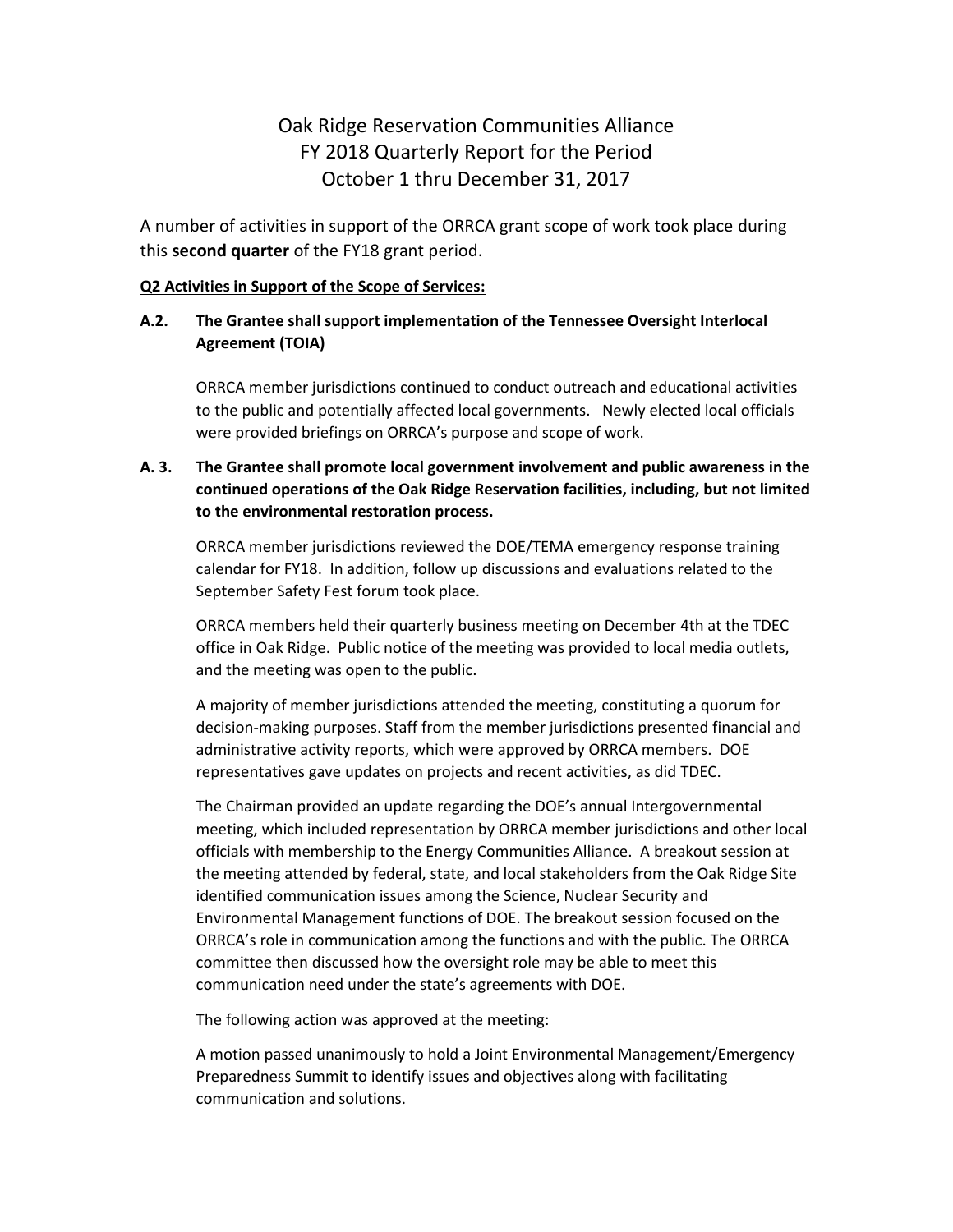Meeting minutes, along with other information about ORRCA has been posted on the website http://www.orrcatn.com.

**A.4. The Grantee shall disseminate accurate and factual information concerning present or proposed activities related to continued operations of the Oak Ridge Reservation facilities.**

Several member jurisdictions learned that DOE/NNSA was planning a campaign to clear cut trees and vegetation along the Pine Ridge line in Oak Ridge to construct new transmission lines. Upon further review, it was discovered that a Categorical Exclusion was issued by the NNSA NEPA Office in Amarillo, Texas regarding this activity. The City of Oak Ridge held a work session at which local DOE officials spoke, and also held a special meeting City Council meeting during this quarter to express concern regarding the lack of early communication by DOE on this matter. The City Council unanimously approved a request to DOE that the agency postpone any work until such time additional information was provided and a public meeting held.

# **A.5. The Grantee shall identify local concerns and issues relevant to the operation of the Oak Ridge Reservation and environs and present concerns to the State of Tennessee and the Department of Energy during the selection of annual work and budget priorities.**

TDEC staff and ORRCA members continue to discuss the negotiations toward a full fiveyear renewal of the TOA. Negotiations will begin in January and a draft agreement is expected in June. Needs and concerns for ORRCA related to this new agreement include:

- 1. Enhancement of communication through expanded responsibilities and outreach for ORRCA
- 2. Lack of continuity among elected officials and loss of historical knowledge of DOE outfall and legacy agreements
- 3. Must ensure a consistent knowledge of oversight mission and a vision forward to protect the local community

ORCCA members continued to engage with the State and DOE to improve understanding of local government and community concerns. DOE, EPA Region 4 and TDEC representatives met with the City of Oak Ridge to discuss milestones for cleanup projects on the Oak Ridge Reservation. Projects of particular interest to ORRCA member jurisdictions include: construction of the Mercury Treatment Facility at Y-12, infrastructure and other activities related to the eventual transition of the East Tennessee Technology Park (ETTP), Fish Advisories in member jurisdictions, ongoing operation of the Environmental Management Waste Management Facility (EMWMF), the proposed Environmental Management Disposal Facility (EMDF), and recertification of DOE's volume of transuranic waste (TRU) stored in Oak Ridge, which is planned for shipment to the Waste Isolation Pilot Plant (WIPP) in New Mexico.